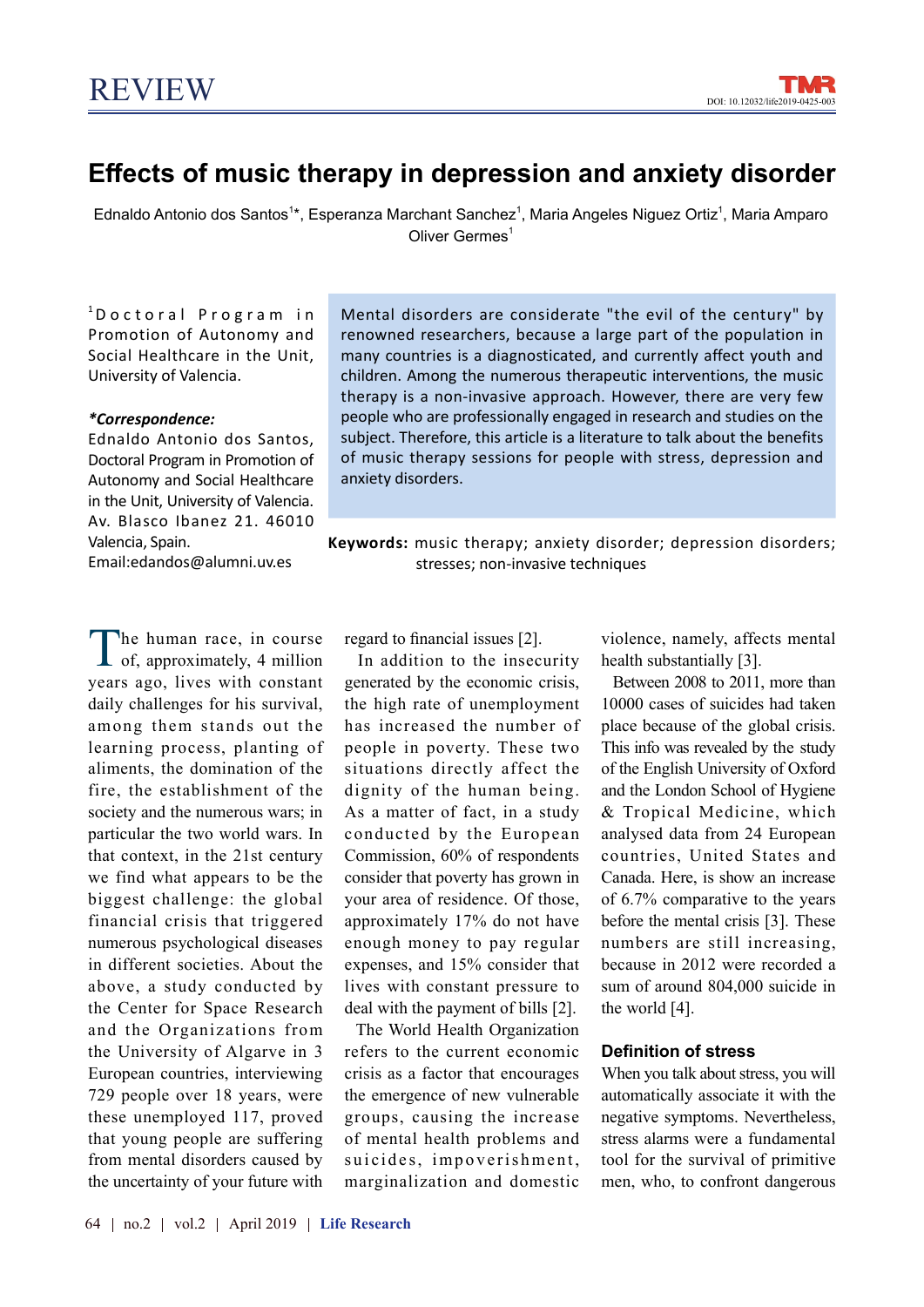situations - such as fear of predators, storms and enemy tribes - they had your body prepared in order to face them, which, according to World Health Organization (2011), it is a set of physiological reactions that prepare the body for action [5]. There are several types of stress; can be physical due to overload, monotony or chronic [6]. Selye (1965) mentions that the body, while being subjected to stimuli that threaten your homeostasis, produces a set of specific answers, depending on how the individual responds. This stimulus can become a positive or negative stress. If the individual presents positive response, for example, be moved or have an increased heart rhythm when someone makes a surprise on your birthday, is call stress, but when it is facing a situation of public speaking, it unleashes a response negatively, as adaptive angst o insecurity. This is call distress [7].

 Despite the fact the World Health Organization, not consider stress a disease, this reaches 90% of the world's population. According to the researcher Doublet (1998), stress is related to complaints of about 2/3 of medical consultations carried out in the United States. In addition, it is assigned a high rate of absenteeism and medical license in organizations, because the untreated stress in time turns into mental disorders. Among the most common are anxiety and depression [8].

There is no official definition that explains the term mental health, because has numerous complexities, among them, the fact of not being just a matter of absence of disease. In this way, the World Health Organization uses the term mental health as being a state of emotional and psychological well-being, in which the individual is able to make use of your emotional, cognitive skills and social, besides to answer the demands related to everyday life [3].

 Mental disorders are classified internationally by the Diagnostic and Statistical Manual of Mental Disorders - V as: "A syndrome characterized by clinically significant disruption in cognition, emotional regulation or the behaviour of an individual that reflects a psychological process, biological dysfunction or underlying development to mental functioning [9]."

#### Depressive disorder

The common feature of these disorders is the presence of

sad, empty, or irritable mood, accompanied by somatic and cognitive changes that affect significantly the operating capacity of the individual. What differs is the duration, that is, time or presumed etymology [9].

 Considered to be the third leading cause of disease worldwide, it is expected to become the number one cause of disease by the year 2030, currently reaching to and currently reaches some 154 million people [10]. It is estimated that  $40\%$  to  $60\%$  of the people affected by this disease, will have a greater chance of dying prematurely compared with citizens in General [3].

 Someone who has a depressive disorder usually presents the following attributes: decreased attention and concentration; loss of self-confidence and feelings of inferiority; ideas of guilt and be useless (even in minor episodes); somber perspective of the future; suicidal thoughts or self-judgment; sleep disorders; loss of appetite [9].

#### Anxiety disorder

This disorder means an emotional state, with psychological and physiological components part of the development of the human being, can become pathological, when it happens in an exaggerated manner and without a real threatening situation that the triggers [11]. The anxiety can be it reaches a large part of the population, regardless of socioeconomic categories, with higher prevalence in women, generally, over 18 years of age [12]. In children and teenagers, the medical charts that more often present are separation anxiety disorder and generalized anxiety disorder [13]. In addition, is include disorders that features excessive fear and anxiety, apprehensive expectation and behavioral disturbances, such as: apprehensive difficulty concentrating, fatigue, irritability, having trouble falling asleep or staying asleep, sleeping rarely in a way that is satisfying; restlessness, usually getting scared very easily; permanent concern or tension [9].

#### Evaluation and diagnosis

Both depression and anxiety require that the symptoms repeat for two weeks or more [9]. After the identification of the symptoms, one of the most used scales to evaluation, among the various, is the Beck scales for depression and anxiety, composed of 21 items, where, for every question, there is an answer with score ranging from 0 to 4 (missing, mild, moderate and severe), with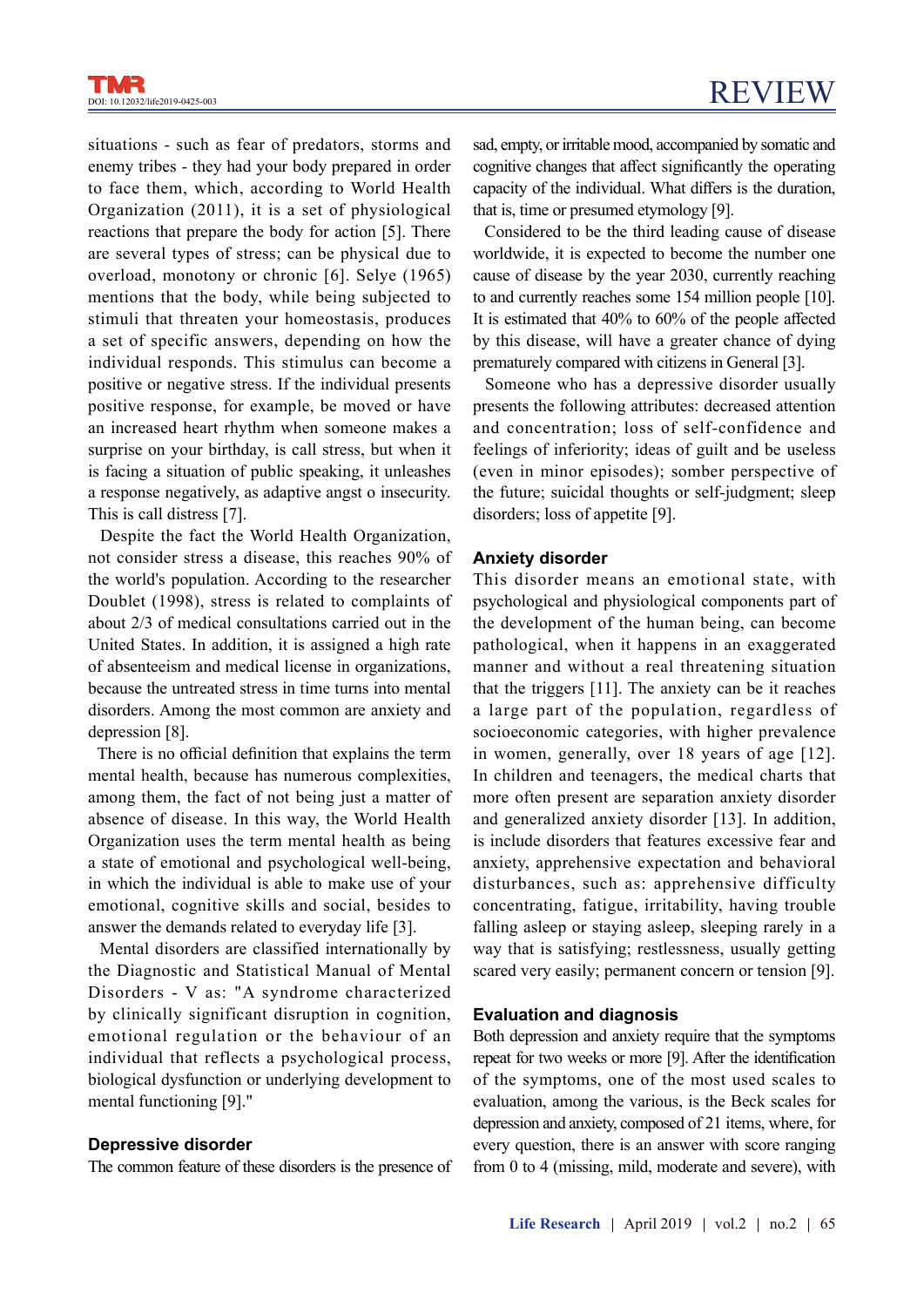purpose to quantify the intensity of the symptom. Score higher 18 is considered indicative of the presence of depression [14].

# Types of treatment

Stress creates a cost to the European Union of at least  $\epsilon$  20 billion a year, while in the United States \$ 220 billion a year [15]. The costs of mental disorders in 30 European countries, was estimated at 798 billion euros in 2010 [10]. a recent analysis of the World Economic Forum estimated that the overall impact of mental disorders in terms of economic losses, will result in about 16 trillion dollars in the next 20 years [3]. These expenditures represent around 20% of all health costs in public budgets, for the treatment of patients [3].

 About of treatment, the goals point to reduce the distress caused by the disease, reduce the risk of suicide, and ensure a better quality of life. These interventions and treatment consist of Pharmacotherapy and/or psychotherapy. The psychopharmacological treatment depends crucially on the tolerability profile of the patient in relation to antidepressants and the SSRIS (selective inhibitors of receiving serotonin), being the first choice the citalopram and sertraline [16, 17].

 In psychotherapy, a trend of literature is to consider, that specific strategies for treatment are more effective in reducing symptoms of depression and anxiety, than eager other condition. This therapy can occur individually or in a group [18, 19]. The group mode stands out because the attention of a larger number of patients, and have a lower cost, in addition to the benefits that the group therapy generate the patient with stressors, anxiety disorders or depression. Structured sessions with time and frequency determined, considered the best option to meet the demands of mental health institutions. The group care contributes of patient to develop empathy skills and socialization skills. Castilho (1998) considers that any somewhat affective relationship between the participants must be worked either affection, rejection, grief, love or hate [20].

 Among the various types of group psychotherapy, is have music therapy as an intervention that presents significant results in the improvement of the patients, in addition to contributing in the potentiation of the effects of pharmacological medication, because

the music occupies the non-verbal communication allowing immediate access to all levels of functioning of human being: physical, intellectual and emotional affection  $[21]$ .

# Music and mental disorders

Since the year 1000 BC, it can found one of the first accounts of the use of music in the Bible, to people with mental disorders. The story is about King Saul, tormented by an "evil spirit", so it became fearful, angry, homicidal and deeply melancholy. The king in a state of intense mental disorder, he ruled his entire empire, ending with as death, inflicted for self on the battlefield where he was facing an inexorable defeat [22]. "And that was when the evil spirit from God came upon Saul, David took the harp, and played with your hand; so Saul felt relief, and if you thought was best, and the evil spirit he was retiring him" [22].

 In Greece, Pythagoras already used the music to help in the relief of concerns, fears and anger. Plato said, "music has the power to touch the deepest of our soul and ignites the imagination [23]." In addition, around 324 BC, the melody of lyre, restore to sanity of Alexander the great. Later, the physicist Thomas Campian, known for his lyrical and vocal compositions, practiced the philosophical cure of depression and related problems by songs, during the reign of Elizabeth i. Finally, in Jacobean England, Thomas Cogan and Richard Brown treated his patients with music [24].

# Music therapy

Among the numerous definitions of music therapy, will use in this article the best relates to the needs of patients with mental disorders, which according Bruscia: "Music therapy is an interpersonal process in which the therapist uses music and all its facets - physical, emotional, mental, social, spiritual and aesthetic - to help the client better, recover or maintain health" [25].

 Music therapy is a systematic process, with main objective to provide the patient resources to improve your quality of life. This improvement, occurs thanks to the properties of the sound that can able to act in the human body by means of vibration and this in turn, acts as a good receiver of the sound waves, because your mass 70% being made up of water, means that best leads to vibration. The speed of sound in the water reaches 1,500 m/s (3,350 mph) providing the sound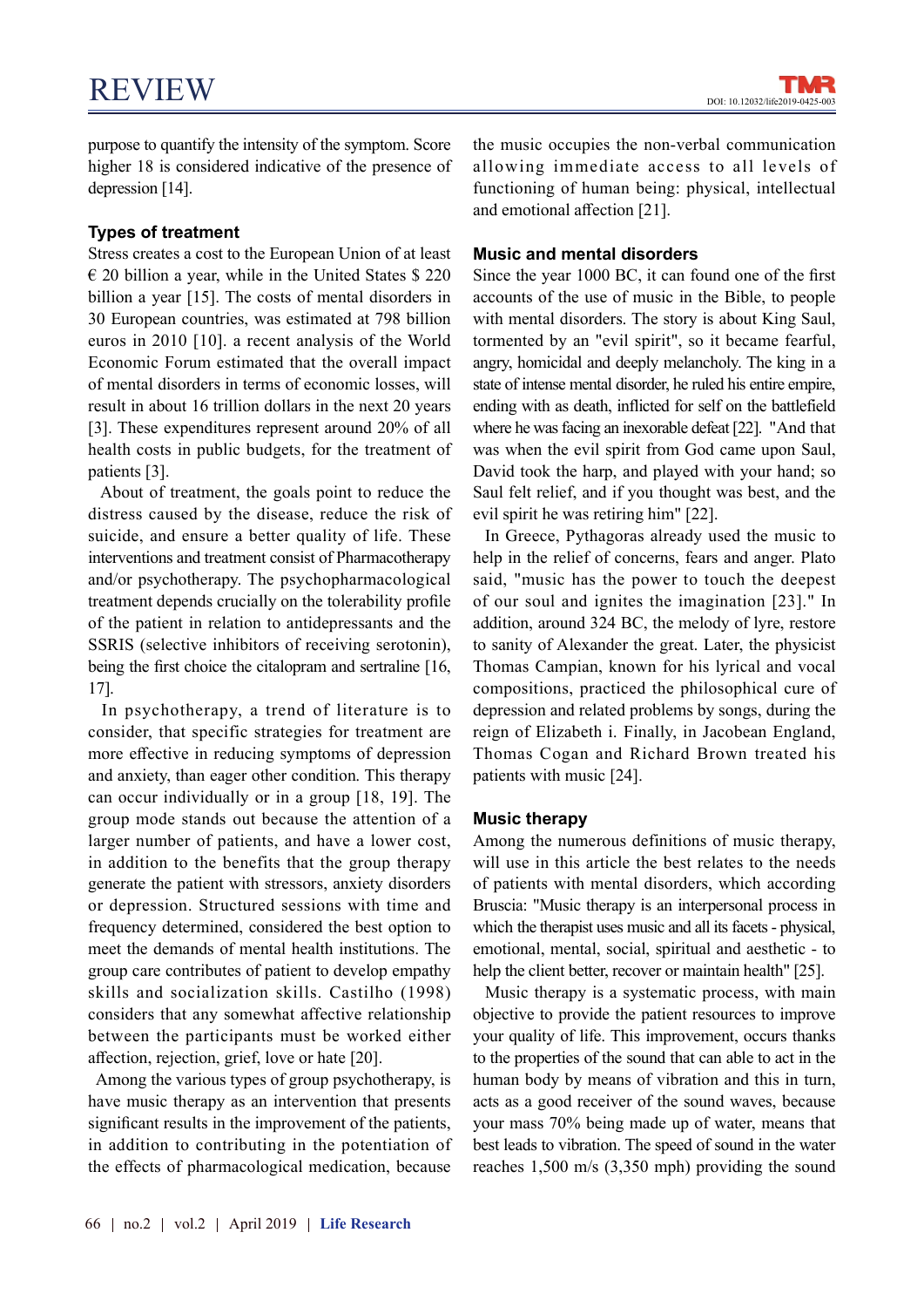effects reach all organs, and cells, which creates the physiological and psychological influences. Benenzon (1985) stresses the importance of such use to say that "good music harmonizes the human being, bringing back the rhythm patterns of the body, emotions and spirit" [24-26].

 The World Health Organization recommends that cherish psychotherapies troubleshooting search, of vital or relational issues in sundry steps. Also that decide its main goals, the obstacles that are blocking these goals, and getting involved in the resolution of the that can be solved besides acceptance of what is inevitable: 1) problem identification; 2) generation of multiple alternative solutions; 3) choose the best solution from among the alternatives; 4) development of a plan; 5) implementing a tactical problem solving; 6) evaluation of the effectiveness of the method used [5, 27].

For a better understanding of the benefits of music therapy in the treatment of people with stress, depression and anxiety, it is mentioned parallel of the symptoms, matching with the way that music can contribute or influence in a positive way. As references of symptoms will be used the information contained in the International Classification of Diseases and Related health problems, the World Health Organization.

# Depressed mood, loss of interest, fatigue

Recent neurological studies have shown increased production of endorphins, dopamine, acetylcholine and oxytocin in people who were submitted to musical stimuli. Endorphins are substances related to motivation, life energy, which produce joy and optimism, helps to decrease the sensation of pain and stimulate a sense of well-being [28].

 To participate in the music therapy sessions in a group causes the patient to interact with other people, generating common interests, because the music promotes the restoration of sociability for the creative community experience [29].

 Activities with musical improvisation, which require participants who are focused and paying attention to what the group is playing, to thus be able to collaborate on loudness; play a musical scale, beat a drum, sing in groups, require perception and psychomotor system-wide attention. According to Wallon (2011) "always the driving action governing the appearance and development of mental formations" [30].

 Music activates the memory stream stored through the Corpus Callosum. As a result, the evocation of associative memories is intensified by music [31]. For centuries, songs have been used to evoke feelings, in this way, we can make use of letters or create lyrics from song melodies to stimulate selfesteem. A famous lyric singer Martinus described the virtues of music: that their voice through the sound vibrations, penetrate the patient's body, and restores the natural vigor and well-being [24].

#### Ideas of guilt and worthlessness

Recognising the body as a musical instrument as through body percussion, singing, perception of the internal sounds of organisms - expands the understanding and functioning of it for other activities. The acknowledgment of yourself, arouses the perception of own importance in the world you live in, this process of self-awareness is vital to the art of listening [24]. According to Steffen (2011), the interpersonal relationship provided by singing reveals and develops issues such as leadership, initiative, autonomy, security, cooperation, responsibility, communication, concentration, ability to make choices, self-esteem, organization, submission, authoritarianism among others [32].

# Bleak and pessimistic views of the future

For Qiu (2007), the music serves as vibratory influence to "tune" the vibration pattern of the person [33]. Musical composition is a tool that provides the patient express through your entire letter anguish, which can be worked by means of recreation, when creating a new perspective to life. Expressive activities in music therapy sessions, such as learning how to dance or body language freely, covers several psychological aspects, which Meur. "Express yourself with the body, translates your available or your indisposition in relations with things or people. This psychological aspect is very important, it helps us to better identify certain disturbances due to affective factors" [34]. Bush (1995) the comments that classical music with its uneven and unpredictable changes in their harmonies and time, can stimulate the midbrain (headquarters of emotional response), which accesses profound meanings and experiences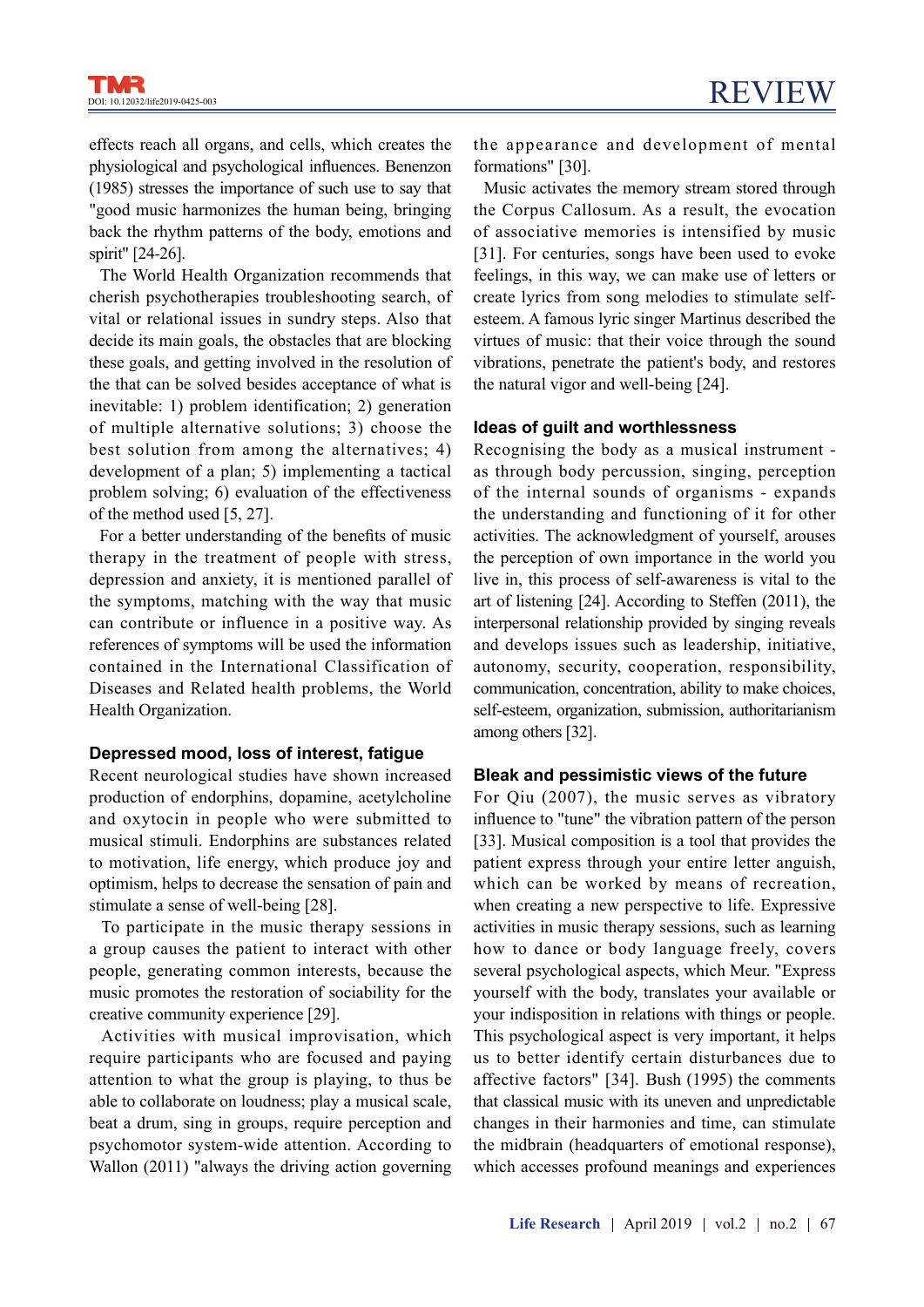seizures to be explored [31]. Indications show that since primates, the music was present before and during the course of numerous battles, this function was to encourage soldiers and frighten the enemies, with use of strong vibrations of drums and wind instruments, changed the vital energy the soldiers in such a way that led to war [35]. A study involving elderly people proved that the use of the song provided care and sensations the acceptance of the conditions [36]. Gaston says that the possibility of repetition, to start again and resume the music again, provides to the person another chance, another attempt to achieve success [37].

# Disturbed sleep

According to Bruscia (2000) "the musical relaxation allows bringing up the reaction of relaxation as therapeutic intervention with the goal of bringing (the person) to your own natural healing process, triggering internal resources ..." [25]. Music acts on the central nervous system and can cause the individual relaxation effects. Musical elements as low intensity, slow tempo (slow, largo, Adagio), regular and uniform rate can cause a feeling of relaxation [38]. Some authors correlate the notion of tension and relaxation, with consonance and melodic dissonance [39, 40].

# Decreased appetite

The rhythm is the main factor of organization and control, energy generator that drives and drives the music. You can take the individual to a progressive mastery of yourself and of your personal organization [37]. Playing an instrument requires activation of all motor areas, and frameworks such as the mesolimbic system and the nucleus accumbens and the release of substances such as dopamine and serotonin, which will influence the homeostatic adjustment processes, these by using time generates signals physiological hunger and satiety [8]. Studies indicate that physical activities generate an increase in food intake.

# Symptoms of anxiety

# 1. Persistent jitters

Through improvisation in music therapy, is to express and communicate emotions, which helps to improve our health by reducing the levels of stress and anxiety [41]. The rhythmic skill plays an important role in the representation of emotions,

through gestures, movements and sounds, releasing muscle tension to strike an instrument, pipes the feelings of distress through the non-verbal, significantly decreasing the levels of anxiety in the group exposed to music[42, 43].

# 2. Tremors; perspiration

When sound waves are perceived by the brain, respond with emotions that cause physiological changes that Act on the central nervous system, in the limbic system, and the parasympathetic system that responds to a situation of calm, in actions such as slowing of the heart rate Cardiac artery pressure decrease and decrease of adrenaline in the blood [44, 31]. Rhythm is associated with body organization and body schema [37].

# 3. Muscle tension

Second Dewhurst, vocalization contributes to the relaxation of body parts that are about muscle tension, such as the neck, back, chest and head [24]. This statement is confirmed by practice of modern medicine, which uses a beam of vibrant sound can blow up kidney stones [45]. As the relationship people, Steffen (2011) states that the sing can reveal moods, develops the emotional, selfexpression, changes in mood, relieves stress, leads to a reflection on feelings, emotions among others. In music therapy, singing allows the patient if you get hold on your State and work out their issues [32]. Palpitations; dizziness; epigastric discomfort. The mantra harmonizes the heart beating and respiratory rate through sound vibration. There is a continuous stream that runs the audible vibrations to the internal vibrations, that is, the sound of the breath [45].

 Responsive experiences according to Bruscia, "can focus on the physical, emotional, intellectual, spiritual or aesthetic of music." A study shows lowering heart rate in patients with breast cancer, by the release of dopamine in the induced enjoyable music-induced system involved in cardiac autonomic regulation. Valenti discusses that music can help in considerable improvement of the perceptions of personal affection, in relief and reduction of tensions, problems and anxieties, fears, blockages and anxiety [46]. Stimulating the auditory and tactile sensory receptors, psychophysical and emotional balance, modifies the psychophysiological responses (heart rate, breathing and amplitude reflection psychogalvanic) [46, 47].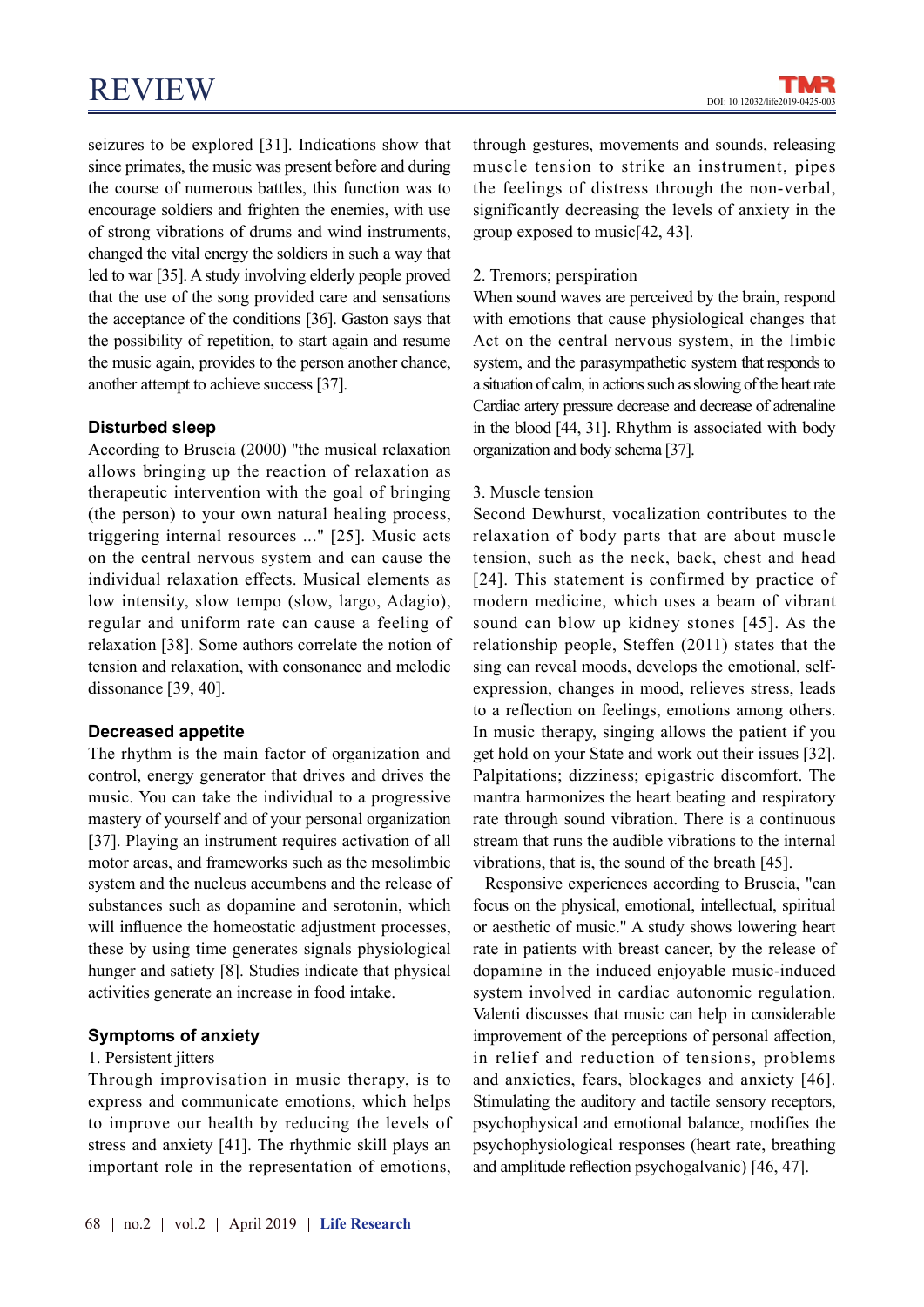# **Conclusions**

By way of conclusion, thanks to the present revision, it was notorious that music therapy helps in improving the quality of life in people with stress, depression and anxiety disorder, due to the psychological and physiological effects of music. Despite the fact that beneficial results, were proven there are fewer publications focused on this subject, in as much as the existing ones relate to people in hospital areas or Senior Center. Another difficulty encountered was the lack of bibliography that relates the use of music therapy in people with stresses due to issues of the financial crisis of 2008 to 2011. Thus, in addition to contributing as a research base, this article serves to promote further research.

# Reference

- 1. Reece JB, Meyers N, Urry LA, et al. Campbell biology. Ed. Ninth Edition. Australia. 2011.
- 2. UE. Monitoring the Social Impact of the Crisis: Public Perceptions in the European Union. Brussels Belgium. 2010.
- 3. OMS. Problem-solving Approach in People with Depressive Symptoms (in Absence of Depressive Episode/Disorder). Swiss Geneva. 2013.
- 4. Vogli RD, Marmot M, Stuckler D. Strong evidence that the economic crisis caused a rise in suicides in Europe: the need for social protection. J Epidemiol Commun H 2013; 67(4):298.
- 5. OMS. Impact of Economic Crisis on Mental Health. Denmark. 2011.
- 6. Rio RP. The Fascination of Stress. Ed. QualityMark, Belo Horizonte - Brazil. 1995.
- 7. Montoya LP, Gutiérrez JA, Toro BE, et al. Depression in university students and their association with academic stress. CES Magazine Veterinary Medicine and Zootechnics. 2010; 24(1):7-17.
- 8. Doublet S. The problems with stress. Psychology of Addictive Behaviors. 1998; 12(4):247-261.
- 9. DSM V. Diagnostic and Statistical Manual of Mental Disorders (4th Ed). Washington DC, Washington. 2016; 20.
- 10. OPSS. Spring report Crisis and health, a country in distress, Lisbon, Portugal. 2012.
- 11. Andrade LHSG, Gorenstein C. General aspects of anxiety assessment scales. J Clin Psychiat. 1998; 25(6):285-290.
- 12. Pigott TA. Anxiety disorders in women. Psychiatr Clin North Am. 2003; 26(3):621-672.
- 13. Castilho ARGL, Recondo R, Asbahr FR, et al. Anxiety disorder. Journal of Brasileira Psychiatry. 2000; 22:20-23.
- 14. Moscovici F. Interpersonal Development: Group Training. Rio de Janeiro, Brazil. 2001.
- 15. McEwen B, Lasley EN. The End of Stress as we know it. S.I. Dana Press. New York. 2004.
- 16. Forlenza OV. Depressive Disorders in the Elderly. Ed. Atheneu. Sao Paulo, Brazil. 2000; 299-308.
- 17. Anderson IM, Nutt DJ, Deakin JF. Evidence-based guidelines for treating depressive disorders with antidepressants: a revision of the 1993 British Association for Psychopharmacology guidelines. British Association for Psychopharmacology. 2000; 14(1):3-20.
- 18. Hetem LA, Scaldo MZ. Pharmacotherapy. Ed. Atheneu. Sao Paulo, Brazil. 2004; 329-347.
- 19. Kelly JA, Murphy DA, Bahr GR, et al. Outcome of cognitive-behavioral and support group therapies for depressed, HIV-infected persons. Am J Psychiatry. 1993; 150:1679-1686.
- 20. Castilho A. The dynamics of group work. Ed. Qualitymark. Rio de Janeiro, Brazil. 1998.
- 21. Camacho P. Music Therapy, Body and Mind Worship.Ed. University of La Rioja, Spain. 2006; 155- 188.
- 22. Christian Bible. 1 Samuel 16:23. Ed. University of La Rioja, Spain.
- 23. Platao P. The Republic. Ed. Martin Claret. Sao Paulo, Brazil. 2000.
- 24. Dewhurst MO. Healing By Sound: The Self-Help Te chnique. Ed. Madras, Sao Paulo, Brazil. 1988.
- 25. Bruscia KE. Defining Music Therapy. Ed. Enelivros. Rio de Janeiro, Brazil. 2000; 276.
- 26. Bruscia KE. Defining Music Therapy. Enelivros. Rio de Janeiro, Brazil. 2016.
- 27. Cuijpers P, Straten AV, Warmerdam L. Problem solving therapies for depression: a metaanalysis. Eur Psychiatry. 2007; 22:9-15.
- 28. Agudelo G. Music: a Factor of Social and Human Evolution (II). Red Científica. 2002.
- 29. Valentin F, Craveiro LS, Esperidião E. Group music therapeutic practices: planning to intervene. Brazilian Journal of Music Therapy. 2013; 118-13.
- 30. Wallon H. From Act to Thought. Ed Voices. Petrópolis, Brazil. 2008; 33.
- 31. Bush CA. The Music and Therapy of Images: Path to the Inner Self. Ed. Cultrix. Sao Paulo, Brazil. 1999; 221.
- 32. Steffen L. Singing: nonverbal elements and state of humor in the music therapy process. Brazilian Journal of Music Therapy. 2011.
- 33. Queiroz GJP. The Balance of Temperament through Music. Ed. Cultrix. Sao Paulo, Brazil. 2007; 125.
- 34. Meur AD, Staes L. Psychomotricity: Education and Re-education. Ed. Manole. Sao Paulo, Brazil. 1991; 10.
- 35. Krob DB. Deconstructing Amelia: Music Therapy with Women in Situation of Domestic Violence from Feminist Theology. University EST. Sao Leopoldo, Brazil. 2013.
- 36. Silva VAD, Sales CA. Musical encounters as a re-